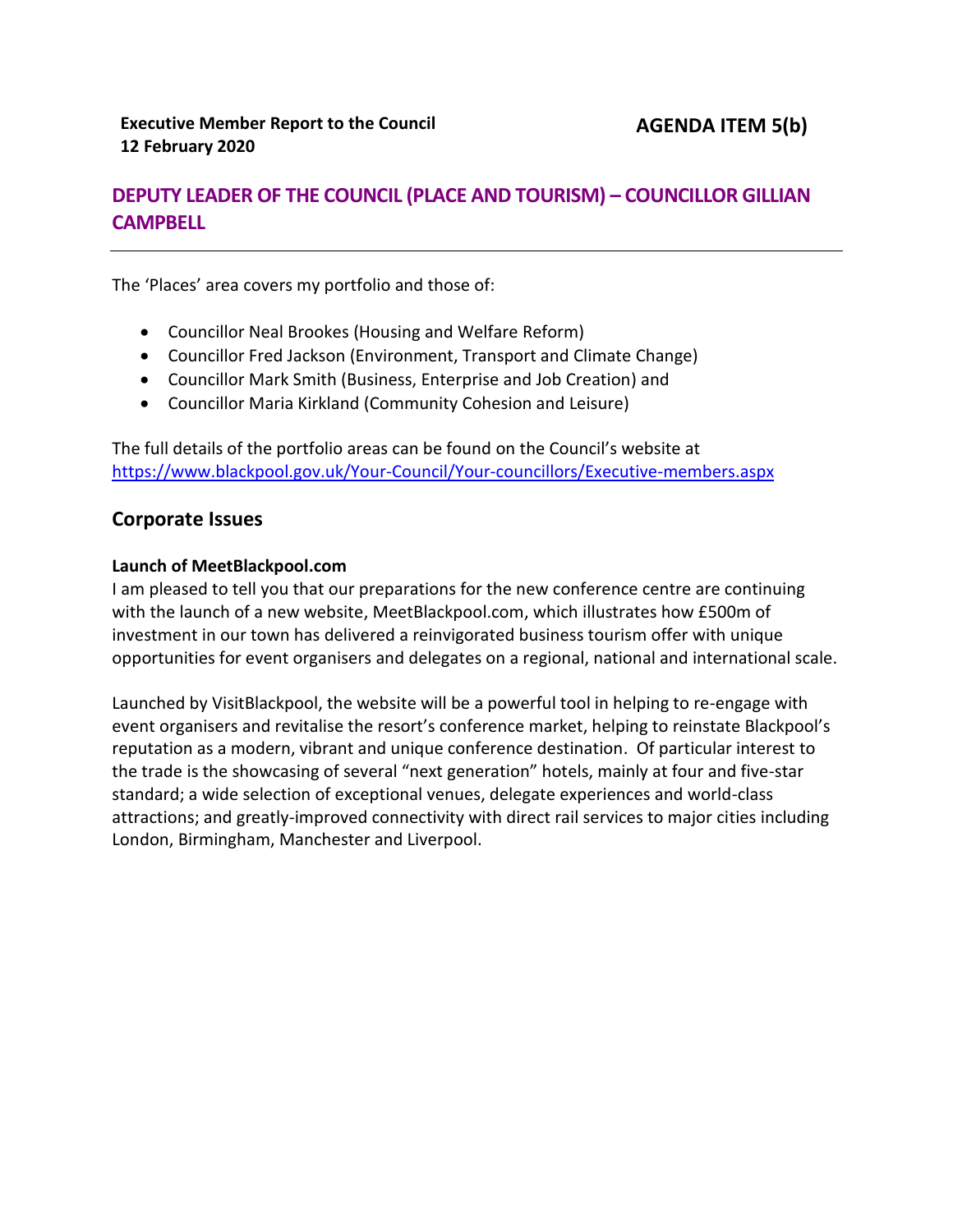# **Awarded Contracts**

Contracts awarded since the last meeting are as follows:

| <b>CONTRACT</b>       | <b>PROVIDER</b>            | <b>TERM</b>  | <b>CONTRACT</b> | NO. OF              | <b>NO. OF BIDDERS</b> |
|-----------------------|----------------------------|--------------|-----------------|---------------------|-----------------------|
|                       | (Locations)                | (including   | <b>VALUE</b>    | <b>INITIAL BIDS</b> | <b>WITH FY</b>        |
|                       |                            | extensions)  |                 |                     | <b>POSTCODE</b>       |
| EZ feasibility        | Cassidy and                | Ad-hoc 6     | £12,650         | 20                  | 0                     |
| study / architect     | Ashton                     | months (12   |                 |                     |                       |
| for relocation of     | (Preston)                  | months with  |                 |                     |                       |
| fire station /        |                            | 3 extensions |                 |                     |                       |
| engineering           |                            | available)   |                 |                     |                       |
| facilities and        |                            |              |                 |                     |                       |
| Airport control       |                            |              |                 |                     |                       |
| tower                 |                            |              |                 |                     |                       |
| Lift                  | RJ Lift                    | 24 months (1 | £320,000        | $\overline{3}$      | $\mathbf 0$           |
| Maintenance           | <b>Services</b>            | $+1)$        |                 |                     |                       |
|                       | (Stoke on                  |              |                 |                     |                       |
|                       | Trent)                     |              |                 |                     |                       |
| Minor                 | <b>North</b>               | 12 months    | £300,000        | 8                   | $\overline{2}$        |
| Adaptations           | Liverpool                  |              |                 |                     |                       |
|                       | Construction               |              |                 |                     |                       |
|                       | (Merseyside)               |              |                 |                     |                       |
| <b>ICT WEEE</b>       | Tier 1 Assets              | Call off     | No charge to    | 0 (Direct           | $\mathbf 0$           |
|                       | Management                 | Contract     | but may         | award)              |                       |
|                       | (Manchester)               |              | produce an      |                     |                       |
|                       |                            |              | income if the   |                     |                       |
|                       |                            |              | equipment is    |                     |                       |
|                       |                            |              | re-marketed/    |                     |                       |
|                       | National                   | 12 months    | refurbished     | 6                   | 3                     |
| Opportunity           |                            |              | £155,000        |                     |                       |
| Area - Literacy       | Literacy Trust<br>(London) |              |                 |                     |                       |
| Campaign<br>Lot $1 -$ |                            |              |                 |                     |                       |
| Marketing             |                            |              |                 |                     |                       |
| Lot 2 - Family        |                            |              |                 |                     |                       |
| Support               |                            |              |                 |                     |                       |
| Opportunity           | National                   | 12 months    | £100,000        | 4                   | $\mathbf{0}$          |
| Area - SEND           | Association                |              |                 |                     |                       |
| capacity              | for Special                |              |                 |                     |                       |
| <b>Building</b>       | Educational                |              |                 |                     |                       |
|                       | <b>Needs</b>               |              |                 |                     |                       |
|                       | (Tamworth)                 |              |                 |                     |                       |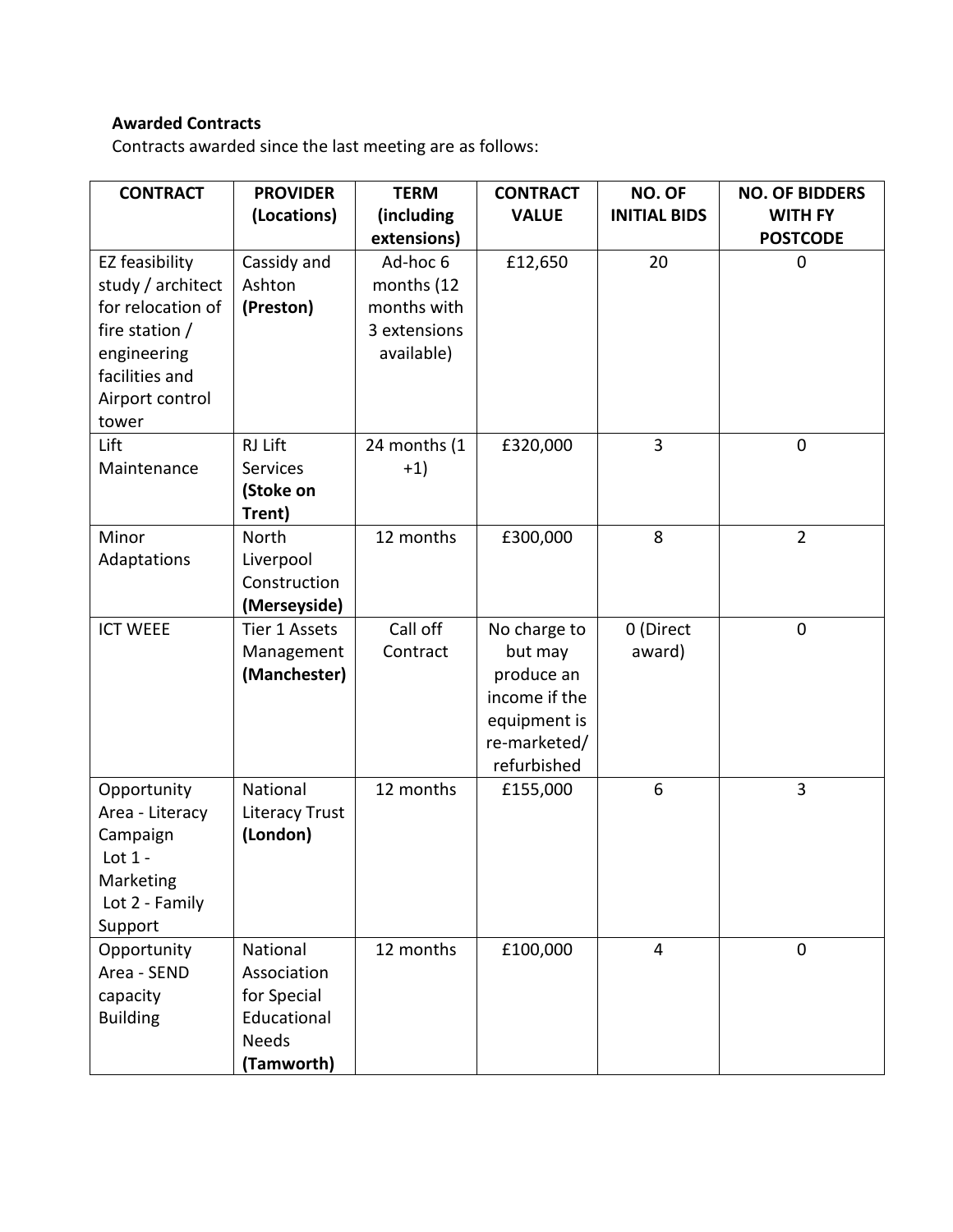| <b>CONTRACT</b>          | <b>PROVIDER</b>                         | <b>TERM</b> | <b>CONTRACT</b> | NO. OF              | <b>NO. OF BIDDERS</b> |
|--------------------------|-----------------------------------------|-------------|-----------------|---------------------|-----------------------|
|                          | (Locations)                             | (including  | <b>VALUE</b>    | <b>INITIAL BIDS</b> | <b>WITH FY</b>        |
|                          |                                         | extensions) |                 |                     | <b>POSTCODE</b>       |
| Opportunity              | York                                    | 12 months   | £20,000         | $\overline{2}$      | $\mathbf 0$           |
| Area - Teach             | Consulting                              |             |                 |                     |                       |
| Blackpool-               | (Leeds)                                 |             |                 |                     |                       |
| Programme                |                                         |             |                 |                     |                       |
| Evaluation               |                                         |             |                 |                     |                       |
| <b>Feasibility Study</b> | Cowi UK Ltd                             | Ad-hoc 5    | £18,000         | 0 (Direct           | $\mathbf 0$           |
| for data                 | (Staffs)                                | months      |                 | Award)              |                       |
| Contractor for           | Lot $1-$                                | 24 months   | £20.0m          | 14                  | $\mathbf 0$           |
| re-surfacing             | Bethell                                 | (24 months) |                 |                     |                       |
| schemes (Lot 1)          | Group                                   |             |                 |                     |                       |
| and Civils Work          | (Manchester)                            |             |                 |                     |                       |
| (Lot 2)                  | Multipave                               |             |                 |                     |                       |
|                          | Ltd (Leyland)                           |             |                 |                     |                       |
|                          | <b>Tarmac</b>                           |             |                 |                     |                       |
|                          | <b>Trading</b>                          |             |                 |                     |                       |
|                          | (West                                   |             |                 |                     |                       |
|                          | <b>Midlands)</b>                        |             |                 |                     |                       |
|                          | $\underline{\text{Lot } 2} - \text{AE}$ |             |                 |                     |                       |
|                          | Yates                                   |             |                 |                     |                       |
|                          | (Bolton)                                |             |                 |                     |                       |
|                          | Eric Wright                             |             |                 |                     |                       |
|                          | Civil                                   |             |                 |                     |                       |
|                          | Engineering                             |             |                 |                     |                       |
|                          | Ltd (Preston)                           |             |                 |                     |                       |
|                          | George Cox                              |             |                 |                     |                       |
|                          | & Sons Ltd                              |             |                 |                     |                       |
|                          | (Bolton)                                |             |                 |                     |                       |
| <b>NIMBLE</b>            | Nimble                                  | One off     | £180,725.64     | $\overline{0}$      | $\mathbf 0$           |
| Software                 | Group                                   | acquisition |                 |                     |                       |
|                          | (Manchester)                            |             |                 |                     |                       |

# **Strategic Issues**

### **A Mixed 2019 Season, but the Resort Pass Bucks the Trend**

2019 has been a mixed year for visitor numbers with some very positive periods, according to our key tourism indicators for April to October. A general lack of consumer confidence during 2019 has been cited for what appears to have been a similar story for attractions and destinations across the UK. The detailed STEAM report analysis for 2019, which provides headline visitor numbers and the value of the tourism economy, will be available later this summer.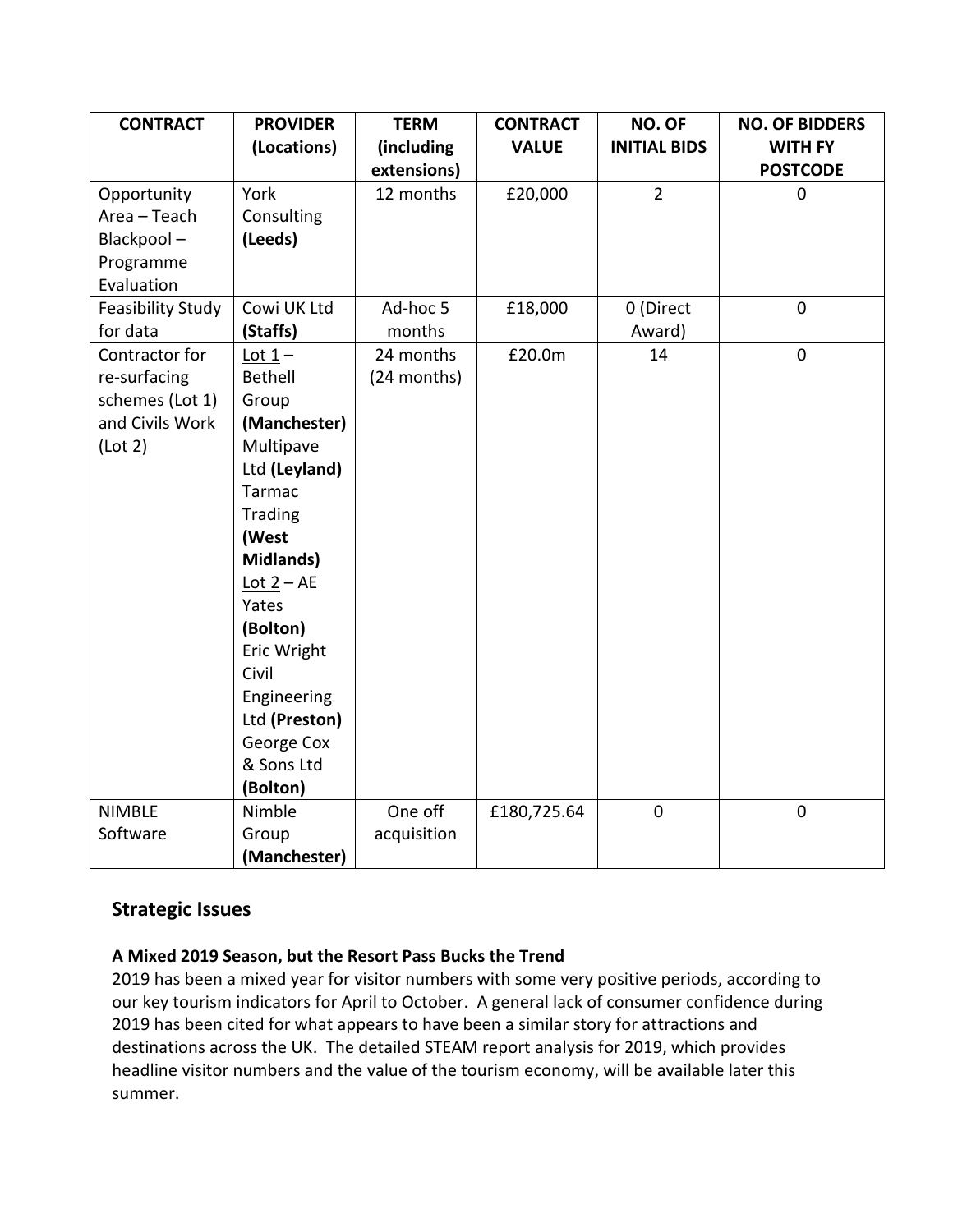Locally, exceptional weather at Easter and the August Bank Holiday clearly contributed to a positive period, whilst a substantial events programme boosted the October half term. At other times, the indicators show a more variable picture, with parts of the season being adversely affected by inconsistent weather and one of the wettest summers on record, according to the Met Office. Severe weather also affected the summer events programme, with one day of the Blackpool Air Show weekend cancelled and the other day going ahead with a slimmed-down programme.

Car parking patronage on Council car parks over the main tourism season was comparatively flat during the 2019 season compared to the previous year, despite record figures in April and August. Meanwhile, inbound rail travel showed considerable growth compared to the previous year, reflecting a stabilization of some of the timetable issues that the resort suffered during the summer of 2018. This is despite the cancellation of Northern services, particularly on Sundays, over a number of weekends in the main summer season in 2019. Such inconsistency in the services provided to the resort continues to be a concern and is undoubtedly deterring people from visiting.

One area that significantly outperformed the trend was VisitBlackpool's Resort Pass scheme. More than 19,000 passes were sold across the 2019 season and we experienced record monthly sales in April, June, July and October. Other key events included the sold out SLIMEFEST over the October half term, attended by 12,000 people and watched by record numbers of viewers on Nickelodeon channels during November and Lightpool, which attracted over 50,000 visitors and generated substantial media coverage in The Times, Guardian, Daily Telegraph, Sunday Telegraph, BBC and Granada. The replica Earth installation was a particular success, attracting 17,000 people to the Tower Ballroom.

### **Christmas Town Centre Campaign**

As in previous years, we implemented a discounted parking scheme to encourage Christmas shoppers into the town. The town centre benefited from a discounted parking scheme during December, where residents and out-of-town visitors were able to park for just £1 for any threehour period on Central, East Topping Street and West Street car parks in the town centre. The scheme was delivered in partnership with the Town Centre BID and started with free parking across most town centre carparks on Saturday 30 November to celebrate both National Small Business Saturday and the Christmas Lights Switch-On in St John's Square.

Our analysis of ticket sales shows that 35,000 people took advantage of the £1 offer – an extra 5,000 compared to the same period in 2018.

#### **Looking Forward to the 2020 Season – the New Destination Guide**

I am always proud to see the wealth of wonderful events and attractions across the resort showcased in our Destination Guide and I am pleased to report that the 100-page 2020 edition has now been released. Produced by VisitBlackpool, the free guide highlights a vast range of new shows, hotels and entertainment for the coming year including: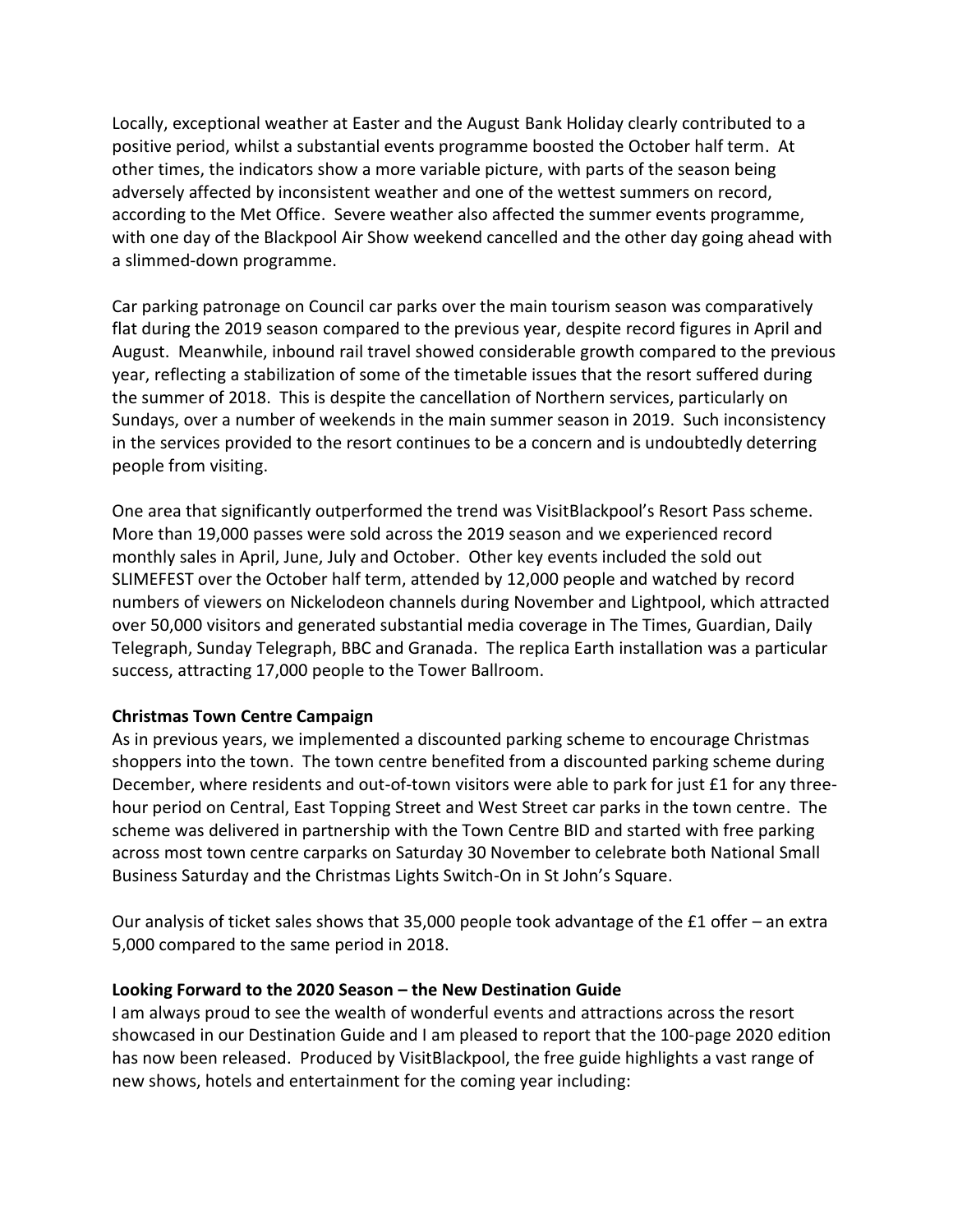- The opening of Blackpool's first five-star hotel, the Sands Venue Resort Hotel and Spa on the Golden Mile, as well as the new 150-bedroom Premier Inn opposite North Pier
- The Tower Coaster, one of several virtual reality experiences in the new Fifth Floor family entertainment area within The Blackpool Tower
- An exciting line-up of top-class shows, concerts and festivals including We Will Rock You, The Sound of Music, Grease The Musical, Footloose, Hot Ice Euphoria, the British Country Music Festival and concerts by international stars including Sir Cliff Richard
- A spectacular free events programme including the two-day Blackpool Air Show (8 and 9 August), Ride The Lights (1 September), the Illuminations Switch-On Concert (4 September), which will be the centrepiece of a revamped switch-on weekend to be announced in the next couple of months, World Fireworks Championship Blackpool (11, 18 and 25 September and 2 October), Blackpool Illuminations (4 September 4 to 8 November) and Light pool Festival (16 to 31 October)

Alongside the usual bundle of information on a wide selection of hotels and accommodation, nighttime attractions and tips on how visitors can get the best of all that Blackpool has to offer, it also includes an eight-page guide to eating out and a special focus on the 100<sup>th</sup> anniversary of the Blackpool Dance Festival at the Winter Gardens.

I would recommend that all members make time to have a look through the guide. Some of the photography is simply stunning and it really does act as a reminder of everything that makes our town such a wonderful place to live and visit.

### **Huge Stars at this Year's Blackpool Pride**

A line-up of international talent has been announced for this year's Pride Blackpool weekend. The festival, a joint venture between VisitBlackpool and Pride Blackpool, will open on the night of Friday 5 June on the Tower Festival Headland with performances by two of the UK's most enduring music acts **Right Said Fred** and **Marc Almond.** Then, on the Saturday night, 6 June, **Jake Shears**, lead singer of the award-winning Scissor Sisters, will take to the stage for his Blackpool debut. It is set to be one of the summer's biggest events, so get your tickets now!

## **Stanley Park Golf Club**

The Council is continuing to work with Holmes Investment Properties (HIP) plc on its proposed lease and plans for the future, with final details and due diligence taking place over the next few weeks adding to the work that has already been done in respect of this.

Following a meeting between the Golf Club representatives and plc just before Christmas, the club were advised that it was HIP's aim to take over the club by the end of March 2020 and a meeting took place with the staff of the golf club regarding their TUPE transfer arrangements on 27 January. HIP also made a commitment that the 18-hole course would be maintained for the 2020 playing season and that their intention was to submit a planning application relating to their proposals for the seven holes area east of East Park Drive. They have also now issued an open letter regarding their intentions.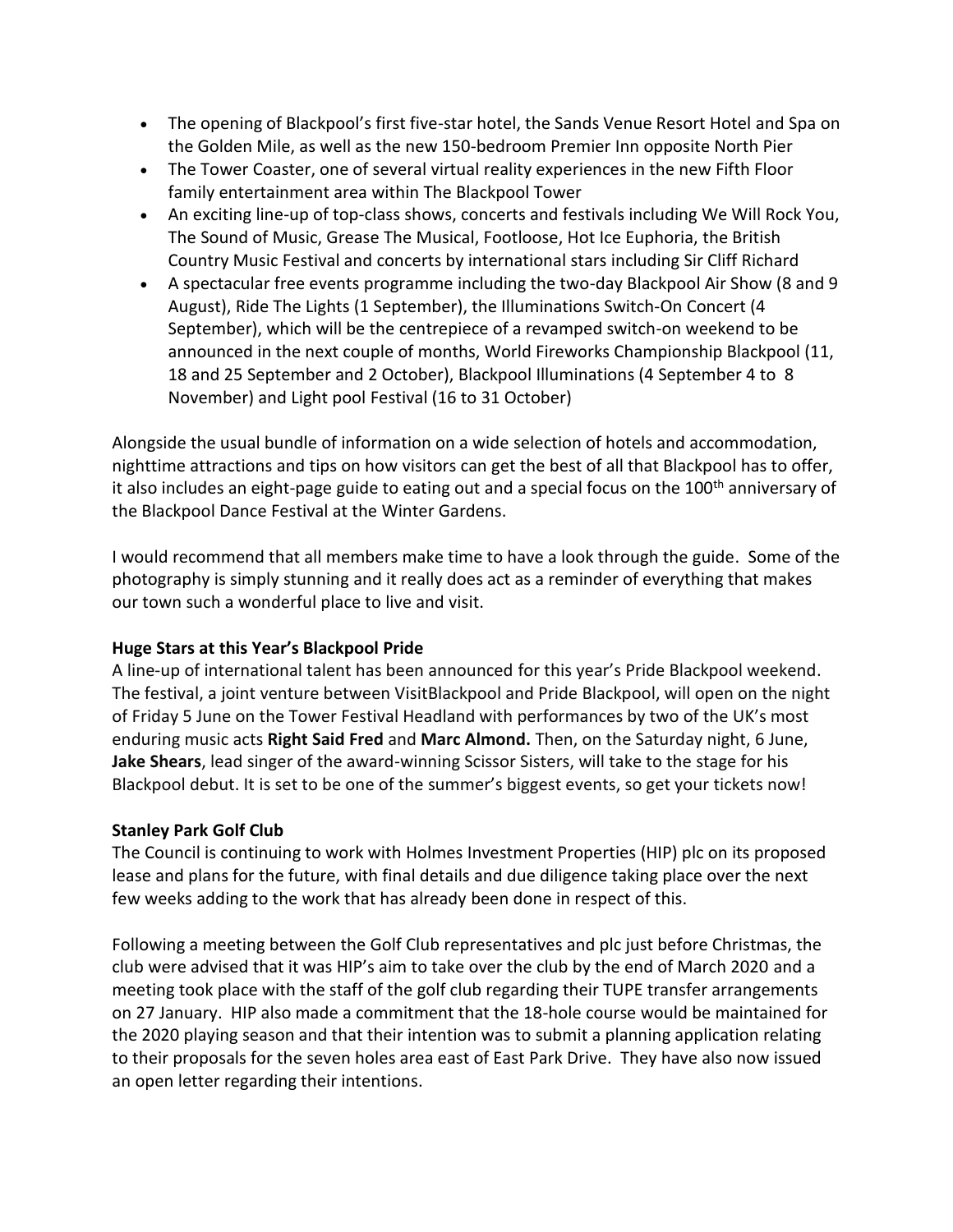# **Transforming Services**

### **Transformation of Anchorsholme Park Almost Complete!**

I am delighted to report that Anchorsholme Park is getting ready to re-open, with a soft opening at the beginning of April 2020 to be followed by the formal opening in May 2020. The investment by United Utilities to restore and improve the park follows the installation of an underground water storage tank that can hold the equivalent of five Olympic-size swimming pools of storm water and the building of a new storm water pumping station to replace the existing station on the promenade.

Local ward members, the parks friends group and parks officers, have been working closely with United Utilities in relation to the facilities within the park, which includes a new £250,000 playground, multi sports areas, café, events area, CCTV, lighting, new bowling pavilion and parks maintenance facility.

### **Launch of the New Lancashire and Blackpool Flood Risk Management Strategy**

As a country, we are experiencing the impact of climate change and increasing number of flood events and occurrences, and as a Flood Risk Authority, Blackpool has an increasing responsibility to deliver statutory duties in respect of Flood Risk Management. To address these issues, we have contributed to the new Lancashire and Blackpool Flood Risk Strategy, which is on course to be launched in May 2020.

Members will recall the November 2017 flood, which affected 300 properties along our coast. The statutory Section 19 Report related to the event has resulted in the commitment of £110,000 of funding from United Utilities and the Environment Agency. This will be used by the Council and United Utilities to carry out a study exploring ways to increase resilience to flooding in Anchorsholme and Norbreck wards and Bispham and Greenlands wards.

The Environment Agency and United Utilities are also looking to form Community Flood Forums in these areas, which would inform, involve and empower local people to be a part of the flood resilience agenda. Community engagement events are being arranged to seek residents interested in getting involved and I would wholeheartedly encourage local people to come forward.

### **Progress on Yeadon Way**

Along with Councillor Fred Jackson, I recently visited the works being carried out on Yeadon way, meeting the contractor Eric Wright Civil Engineering for an update on the works, which involve a 2km stretch between Hawes Side Lane Bridge and the Ashworth Road Roundabout. This work is vital to keep traffic moving in the town, with the carriageway carrying on average 12,000 vehicles a day and bringing in tens of thousands of tourists into Blackpool during the season who would otherwise need an alternative route through residential areas. Such heavy traffic levels combined with an ageing infrastructure built on an old railway embankment has seen the carriageway weakened in recent years.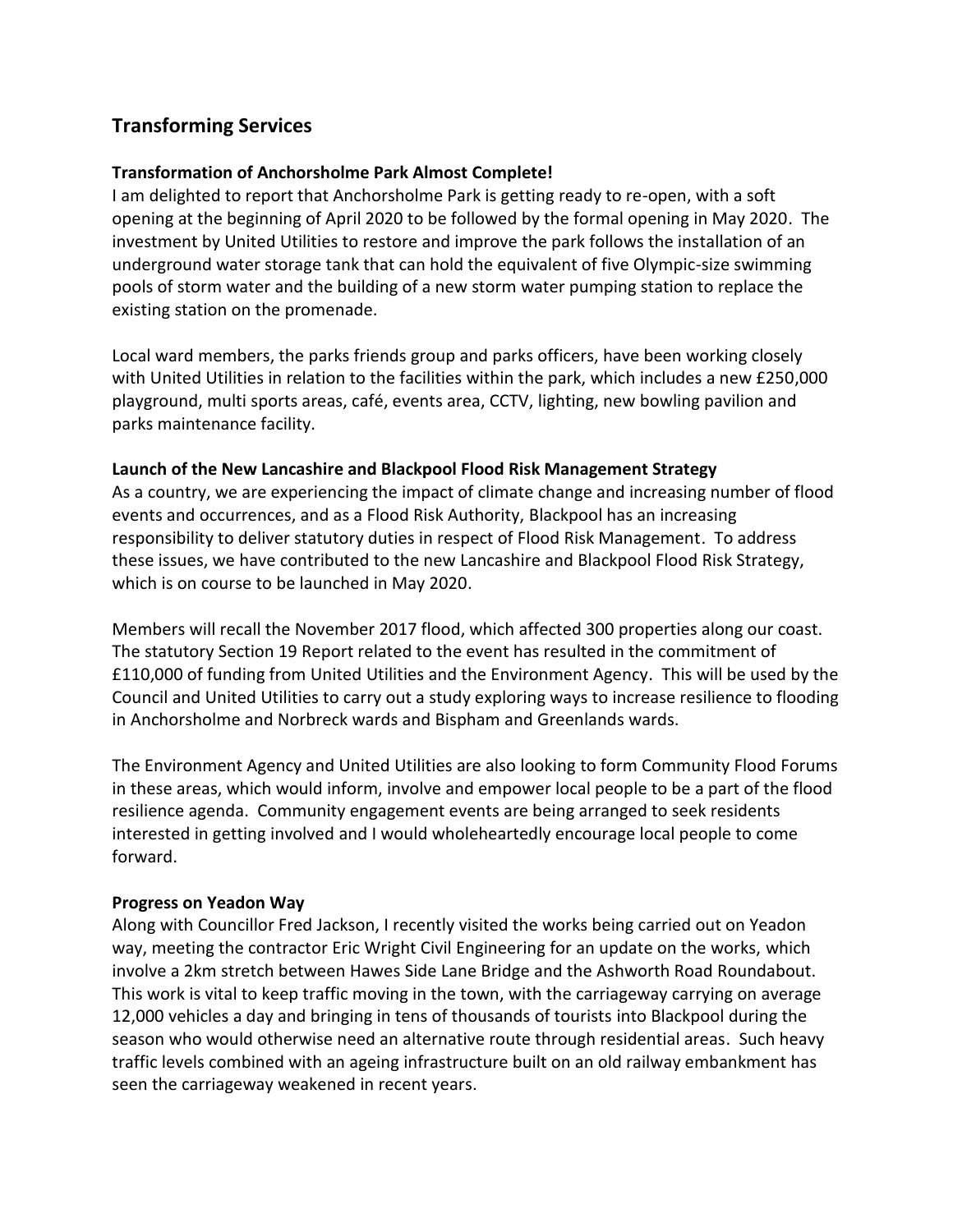Work being undertaken includes an improved road surface, new drainage, 90 new streetlights and replacement of concrete walls with steel barriers. The works are now 11 weeks into the 28 week programme and I am pleased to report they are currently running on time and to budget.

### **Transport Hub: Camera Enforcement**

Through regular dialogue with bus and taxi operators at Blackpool Highway Forum, it was apparent that infringements are regular in and around the transport hub, Market Street, Church Street and Corporation Street, with inconsiderate parking affecting bus scheduling and access for those with a legitimate reason to be in these streets. The introduction of camera enforcement in relation to the existing restriction received Cabinet Member approval in 2019, this allows the proposal to progress to consultation, which is taking place in the affected area.

The cameras will help enforce the existing restriction, making the streets safer for all users, in particular pedestrians and bus users. It will also increase the efficiency of taxi operators and the speed and reliability of the bus operators.

## **Working with Partners**

#### **Local Residents Plan for the Future of Claremont and Revoe**

I am pleased to report that the Council was successful in bidding to Homes England's Community Housing Fund for £285,000 of funding to help plan for area improvements in Claremont and Revoe. The funding is being used to work with The Magic Club and Revoelution in planning improvements to local streets, working up plans for housing refurbishment and, where possible, for new homes in those areas. Getting the input and ideas of local residents is crucial to the ultimate success of the plans, which will be delivered by the Council and local partners.

#### **Foxhall Village Update**

As members will now be aware, the developer of Foxhall Village, Hollinwood Homes, has gone into administration as a consequence of the collapse of the Marcus Worthington Group. This unfortunately means that work on the Foxhall Village site came to a halt in September. The Council had assembled and remediated the two phases of the site and entered into a Development Agreement with Hollinwood Homes in 2013, after which they were responsible for building out the development and selling the homes in phases over 10 years. 200 of the planned 410 homes have been completed to date and homes were selling well prior to the collapse of the wider company group.

The Council has worked as swiftly as it can with the administrator of Hollinwood Homes and expects to have legal control of all parts of the site within the next few weeks; it is fair to say that it is a very complicated situation. Great Places Housing Association will continue to own 40 plots where foundations are already in the ground for affordable homes for rent. We are now working with them on plans for the build out of all 74 new homes planned for Phase 3 and the completion of five partly built homes, but it is likely that it will take a further three/ four